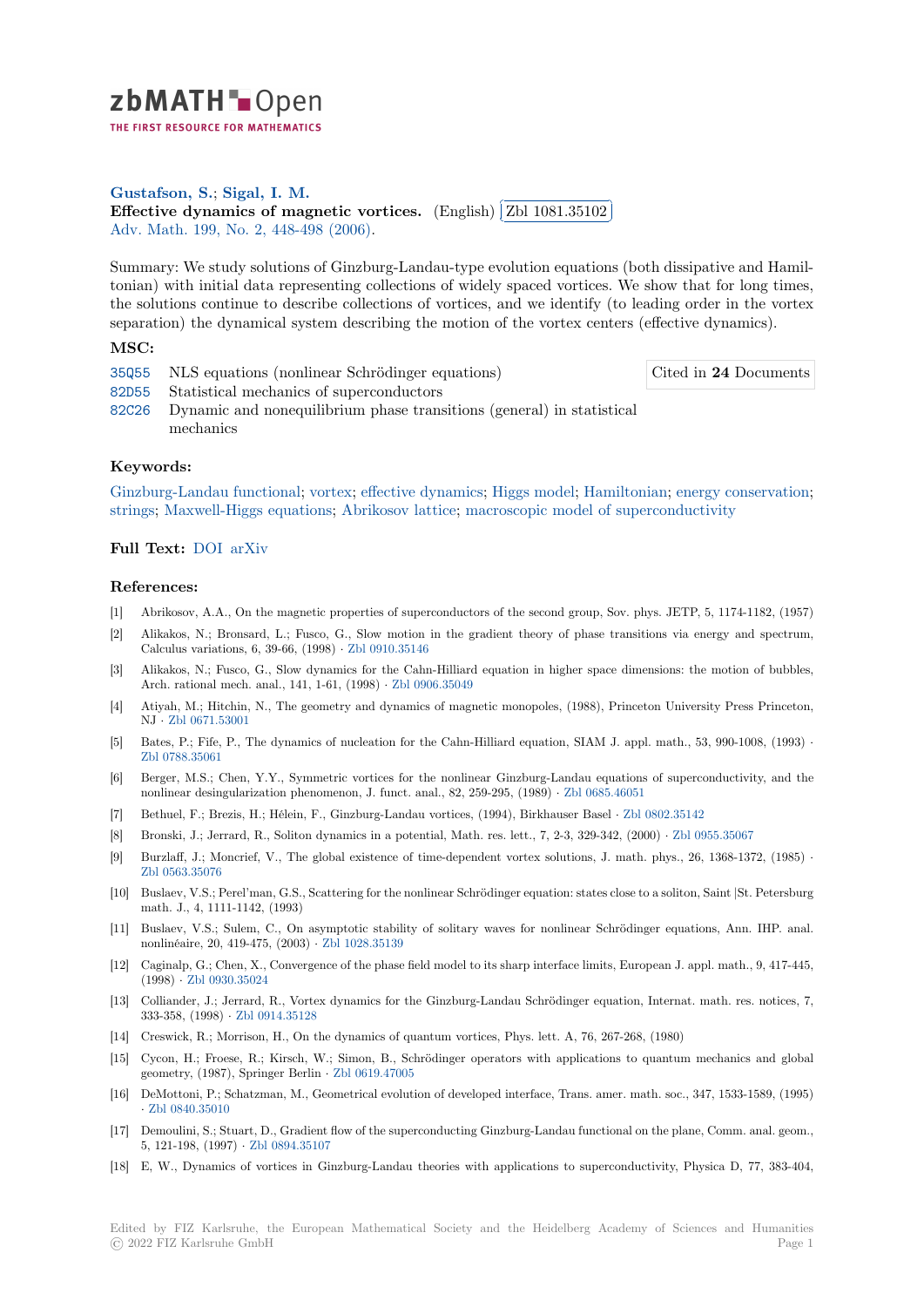(1994) *·* Zbl 0814.34039

- [19] S.-I. Ei, J. Wei, Dynamics of metastable localized patterns, Preprint, 2001.
- [20] Ercolani, N.; Montgomery, R., On the fluid approximation to a nonlinear Schrödinger equation, Phys. lett. A, 180, 402-408, (1993)
- [21] Fetter, [A., Vortices in a](https://zbmath.org/0814.34039)n imperfect Bose gas I; the condensate, Phys. rev., 138, 2, A429-A437, (1965) *·* Zbl 0127.23103
- [22] Fröhlich, J.; Gustafson, S.; Jonsson, L.; Sigal, I.M., Solitary wave dynamics in an external potential, Comm. math. phys., 250, 613-642, (2004) *·* Zbl 1075.35075
- [23] Fröhlich, J.; Tsai, T.-P.; Yau, H.-T., On the point-particle (Newtonian) limit of the non-linear Hartree equation, Comm. math. phys., 225, 2, 223-274, (2002) *·* Zbl 1025.81015
- [24] Gork'ov, L.P.; Eliashberg, G.M., Generalization of the Ginzburg-Landau equations for non-stationary problems in the case of alloys with para[magnetic impurit](https://zbmath.org/1075.35075)ies, Sov. phys. JETP, 27, 2, 328-334, (1968)
- [25] Grillakis, M.; Shatah, J.; Strauss, W., Stability theory of solitary waves in the presence of symmetry, I, J. funct. anal., 74, 1, 160-197, (1987) *·* Zbl 0656.3512[2](https://zbmath.org/1025.81015)
- [26] Gustafson, S.; Sigal, I.M., The stability of magnetic vortices, Comm. math. phys., 212, 257-275, (2000) *·* Zbl 0955.58015
- [27] Iron, D.; Ward, M.J.; Wei, J., The stability of spike solutions to the one-dimensional Gierer-Meinhardt model, Physica D, 150, 25-62, (2001) *·* Zbl 0983.35020
- [28] Jaffe, A.; Taubes[, C., Vortices an](https://zbmath.org/0656.35122)d monopoles, (1980), Birkhauser Basel *·* Zbl 0457.53034
- [29] Jerrard, R., Vortex dynamics for the Ginzburg-Landau wave equation, Calculus variations partial differe[ntial equations,](https://zbmath.org/0955.58015) 9, 8, 683-688, (1999) *·* Zbl 0941.35099
- [30] Jerrard, R.; Soner, [M., Dynamics](https://zbmath.org/0983.35020) of Ginzburg-Landau vortices, Arch. rational mech. anal., 142, 2, 99-125, (1998) *·* Zbl 0923.35167
- [31] Lin, F.-H., Vortex dynamics for the nonlinear wave equation, Comm. pure appl. math., 52, 6, 737-761, (1999)
- [32] Lin, F.-H.; Xin,J[., On the incom](https://zbmath.org/0941.35099)pressible fluid limit and the vortex motion law of the nonlinear Schrödinger equation, Comm. math. phys., 200, 249-274, (1999) *·* Zbl 0920.35145
- [33] [Manton, N.](https://zbmath.org/0923.35167), A remark on the scattering of BPS monopoles, Phys. lett. B, 110, 1, 54-56, (1982) *·* Zbl 1190.81087
- [34] Neu, J.C., Vortices in complex scalar fields, Physica D, 43, 385-406, (1990) *·* Zbl 0711.35024
- [35] www.nobel.se.
- [36] Onsager, L., Statistical hydrodyna[mics, Nuovo cim](https://zbmath.org/0920.35145)ento V-VI (suppl.), 2, 279, (1949)
- [37] Ovchinnikov, Y.; Sigal, I.M., Long-time behaviour of Ginzburg-Landau vor[tices, Nonlinear](https://zbmath.org/0711.35024)ity, [11, 1295-1309, \(](https://zbmath.org/1190.81087)1998) *·* Zbl 0910.35116
- [38] Pego, R.L., Front migration in the nonlinear Cahn-Hilliard equation, Proc. roy. soc. London A, 422, 261-278, (1989) *·* Zbl 0701.35159
- [39] Peres, L.; Rubinstein, J., Vortex dynamics in \$U(1)\$ Ginzburg-Landau models, Physics D, 64, 299-309, (1993) *·* Zbl 0772.35[069](https://zbmath.org/0910.35116)
- [40] [Pismen, L.](https://zbmath.org/0910.35116)M.; Rodriguez, D., Mobility of singularities in dissipative Ginzburg-Landau equations, Phys. rev. A, 42, 2471, (1990)
- [41] [Pismen, L.M](https://zbmath.org/0701.35159).; Rodriguez, D.; Sirovich, L., Phys. rev. A, 44, 798, (1991)
- [42] Pismen, L.M.; Rubinstein, J., Motion of vortex lines in the Ginzburg-Landau model, Physics D, 47, 353-36[0, \(1991\)](https://zbmath.org/0772.35069) *·* Zbl 0728.35090
- [43] B. Plohr, Princeton Thesis, 1980.
- [44] W.G. Ritter, Gauge theory: Instantons, monopoles, and moduli spaces, arXiv: math-ph/030902601, April 2003.
- [45] Rubinstein, J.; Sternberg, P.; Keller, J., Fast reaction, slow diffusion, and curve shortening, SIAM J. appl. math., 49, 116-[133,](https://zbmath.org/0728.35090) [\(1989\)](https://zbmath.org/0728.35090) *·* Zbl 0701.35012
- [46] Soffer, A.; Weinstein, M.I., Multichannel nonlinear scattering for non-integrable equations, Comm. math. phys., 133, 119-146, (1990) *·* Zbl 0721.35082
- [47] Soffer, A.; Weinstein, M.I., Multichannel nonlinear scattering for non-integrable equations II; the case of anisotropic potentials and dat[a, J. differential](https://zbmath.org/0701.35012) equations, 98, 2, 376-390, (1992) *·* Zbl 0795.35073
- [48] A. Soffer, M.I. Weinstein, Selection of the ground state for nonlinear Schrödinger equations, Preprint, 2003.
- [49] Stuart, [D., Dynamics of](https://zbmath.org/0721.35082) abelian Higgs vortices in the near Bogomolny regime, Comm. math. phys., 159, 51-91, (1994) *·* Zbl 0807.35141
- [50] Tilley, D.R.; Tilley, J., Superfluidity and superconductivit[y, \(1968\), Adam](https://zbmath.org/0795.35073) Hilger
- [51] Introduction to superconductivity, (1996), McGraw-Hill New York
- [52] Tsai, T.-P.; Yau, H.-T., Asymptotic dynamics of nonlinear Schrödinger equations: resonance-dominated and dispers[ion](https://zbmath.org/0807.35141)[dominated](https://zbmath.org/0807.35141) solutions, Comm. pure appl. math., 55, 2, 153-216, (2002) *·* Zbl 1031.35137
- [53] T.-P. Tsai, H.-T. Yau, Relaxation of excited states in nonlinear Schrödinger equations, Internat. Math. Res. Notices (2002) (31).
- [54] Tsai, T.-P.; Yau, H.-T., Stable directions for excited states of nonlinear schrodinger equations, Comm. partial differential equations, 27, 11-12, 2363-2402, (2002) *·* Zbl 1021.35113